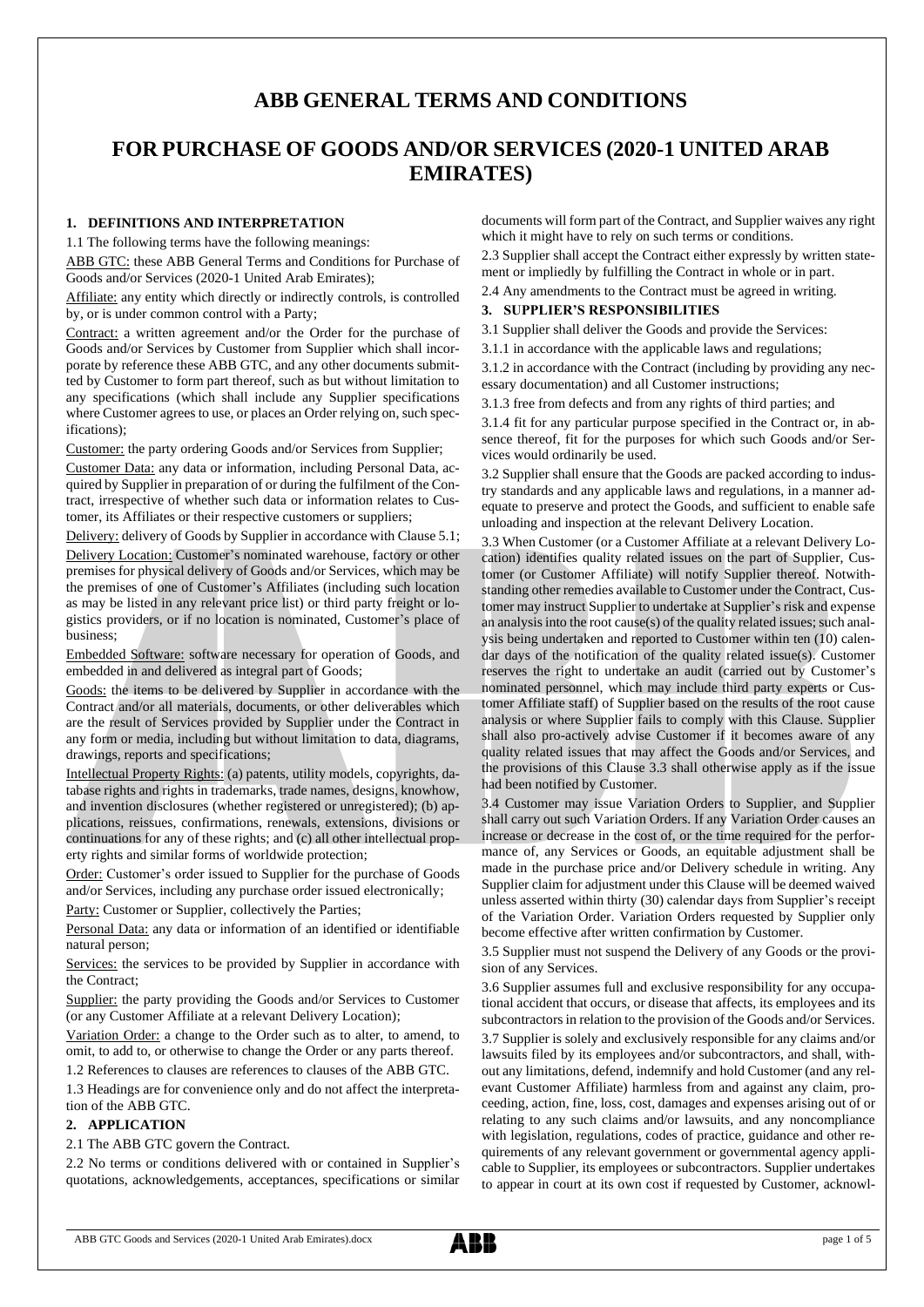edging its status as sole and exclusive employer, and to provide Customer (and/or any relevant Customer Affiliate) with all requested documentation and information necessary to ensure proper legal defence of Customer or its Affiliates in court.

3.8 Customer is authorized to make, or procure the making of, any payments due to Supplier's employees and subcontractors providing Goods and/or Services under the Contract, in order to avoid lawsuits, liens or encumbrances. Such payments may be made through withholding Supplier's credits, offsetting or in any other way. Supplier shall provide any support requested by Customer with regard to such payments and indemnify and hold harmless Customer and its Affiliates for any payments made.

## **4. PAYMENT, INVOICING**

4.1 In consideration of the Goods delivered and/or the Services provided by Supplier in accordance with the Contract, Customer shall pay to Supplier the purchase price stated in the Contract provided the invoice fulfils the requirements defined by Customer. Payment shall be made in the country in which Supplier is registered, to a bank account in the name of Supplier. The price is inclusive of all fees and taxes (other than VAT or equivalent) and of all costs of manufacturing, processing, warehousing and packaging (including returning any returnable packaging) of any Goods.

4.2 Supplier shall submit invoices in an auditable form, complying with applicable laws, generally accepted accounting principles and the specific Customer requirements, containing the following minimum information: Supplier name, address and reference person including contact details; invoice date; invoice number; Order number and Supplier number; address of Customer; quantity; specification of Goods and/or Services; price (total amount invoiced); currency; tax or VAT amount; tax or VAT number; Authorized Economic Operator and/or Approved Exporter Authorization number and/or other customs identification number, if applicable; payment terms as agreed. Supplier shall state the Order number on all invoices (in particular but not limited to commercial, pro forma or customs invoices).

4.3 Invoices must be sent to the billing address specified in the Contract (or as otherwise agreed with Customer).

4.4 Customer shall pay the invoice in accordance with the payment terms agreed in the Contract.

4.5 Customer will reimburse expenses only at cost and to the extent agreed in writing.

4.6 Services charged on the basis of hourly rates require written confirmation of Supplier's time sheets by Customer. Supplier shall submit such time sheets to Customer for confirmation as may be instructed by Customer but latest together with any related invoice. Confirmation of time sheets cannot be construed as acknowledgement of any claims. Customer is not obliged to pay invoices based on time sheets which are not confirmed by Customer in writing.

4.7 Customer reserves the right to set off or withhold payment for Goods and/or Services not provided in accordance with the Contract.

4.8 If an invoice received by Customer is not paid by the due date, Supplier may give notice in writing that the amount is overdue. Thirty (30) days after receipt of notice, unless the payment is disputed in good faith by Customer, Supplier may charge interest at the rate of 3% above the 3-month LIBOR rate (for unsecured USD loans) on any unpaid and undisputed amount, from the date payment fell due (or such other date as may be agreed in writing between the Parties), until receipt of the amount owed. Supplier acknowledges and agrees that this Clause 4.8 provides Supplier with a substantial remedy in respect of any late payment of sums due under any Contract.

## **5. DELIVERY, PERFORMANCE OF SERVICES**

5.1 Unless agreed otherwise in the Contract, the Goods shall be delivered in accordance with INCOTERMS 2020 FCA, to the Delivery Location.

5.2 The Services shall be provided at the Delivery Location.

5.3 Supplier shall provide, no later than at the time of acceptance of the Contract, the following minimum information: number of packages and contents, the customs tariff numbers of the country of consignment, and the countries of origin for all Goods. For controlled Goods, the relevant national export control numbers must be indicated and, if the Goods and/or Services are subject to U.S. export regulations, the U.S. Export Control Classification Numbers (ECCN) or classification numbers of the International Traffic in Arms Regulations (ITAR) must be specified. Proofs of preferential origin as well as conformity declarations and marks of the country of consignment or destination are to be submitted without being requested; certificates of origin upon request.

5.4 The Goods shall be delivered, and Services shall be provided, during Customer's business hours (or those of the requested Delivery Location) unless otherwise requested by Customer.

5.5 Upon Delivery, Supplier (or its appointed carrier) shall provide Customer (or, if requested, any nominated Customer Affiliate at the Delivery Location) a delivery note and any other required export and import documents not mentioned in Clause 5.3. If Customer has approved partial delivery, such delivery note shall also include the outstanding balance.

5.6 Ownership of the Goods passes to Customer at Delivery. To the extent that the Goods contain Embedded Software, ownership of such Embedded Software will not passto Customer, but Supplier shall grant, or – as applicable – shall procure that the third party owner grants, Customer and all users a worldwide, irrevocable, perpetual, transferable, non-exclusive, royalty-free right to use the Embedded Software as integral part of such Goods and/or for servicing either of them. For the avoidance of doubt, Supplier shall have no rights of retention of title, and Supplier will convey good title to the Goods, free of any liens or encumbrances (but transfer of title and ownership in the Goods to Customer shall not release Customer from its obligation to pay for those Goods, in accordance with the terms of the Contract).

## **6. ACCEPTANCE**

6.1 Delivery of Goods or provision of Services shall not be deemed to be acceptance of such Goods or Services by Customer. Customer (or its nominated Customer Affiliate at the Delivery Location) shall have reasonable time to inspect or test the Goods and/or Services and to report any defects to Supplier. If a defect in the Goods and/or Services was not reasonably detectable during the inspection, Customer (or its nominated Customer Affiliate at the Delivery Location) shall have reasonable time to provide notice of such defect after it has become apparent and/or to reject the Goods and/or Services.

6.2 The Parties may agree on a certain acceptance procedure, in which case acceptance will be subject to Customer's written acceptance statement (or that of Customer's nominated Affiliate). Supplier shall inform Customer (and any relevant Customer Affiliate) in writing within a reasonable time period in advance when the Goods and/or Services are ready for acceptance.

6.3 Customer may enforce any remedy defined in the Contract for any rejected Goods or Services.

#### **7. DELAY**

Supplier will deliver Goods in accordance with any date or time, and at least in accordance with any lead times, specified in the Contract. If the Delivery of Goods or the provision of Services does not comply with the agreed date(s), Customer may:

7.1 terminate the Contract in whole or in part;

7.2 refuse any subsequent delivery of the Goods or provision of the Services;

7.3 recover from Supplier any expenses reasonably incurred by Customer (or any affected Customer Affiliate) in obtaining the Goods and/or Services in substitution from another supplier;

7.4 claim damages for any cost, loss, expenses and liquidated damages incurred by Customer (or by any affected Customer Affiliate) which are attributable to Supplier's delay;

7.5 claim liquidated damages as agreed in the Contract;

and it is agreed that Customer may select one or more such remedies, and recovering costs or damages under any of Clauses 7.3 to 7.5 shall not exclude Customer from recovering other costs or damages under the other parts of this Clause 7.

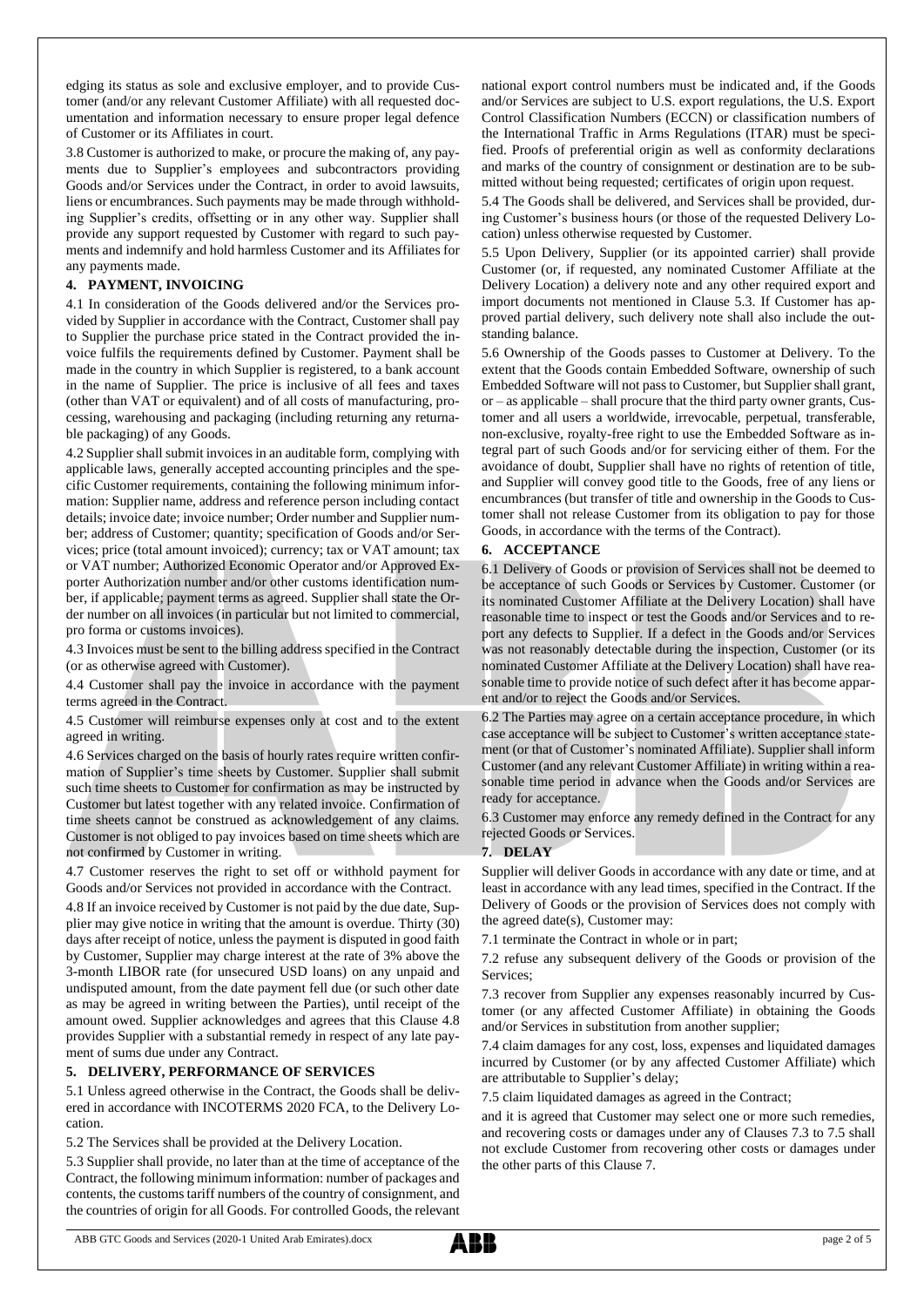## **8. WARRANTY AND REMEDIES**

8.1 Supplier warrants that the Goods and/or Services comply with the Contract, including but without limitation to Supplier's responsibilities as defined in Clause 3.1.

8.2 Supplier warrants that the Goods are new and unused at the date of Delivery and remain free from defects during the warranty period.

8.3 The warranty period is twenty four (24) months from Delivery, or as otherwise set out in the Contract.

8.4 In case of breach of any warranty which is not remedied within forty-eight (48) hours from Customer's notification, or in case of any other breach of the Contract, Customer is entitled to enforce any or all of the following remedies at its discretion and at Supplier's expense:

8.4.1 to give Supplier an opportunity to carry out any additional work necessary to ensure that the Contract is fulfilled;

8.4.2 to require Supplier promptly to repair or replace the defective Goods and/or Services;

8.4.3 to carry out (or to instruct a third party to carry out) any additional work necessary to make the Goods and/or Services comply with the Contract;

8.4.4 to refuse any further Goods and/or Services;

8.4.5 to require Supplier to indemnify and hold harmless Customer (and any relevant Customer Affiliate) for such damages as may have been sustained by Customer (or any Customer Affiliate) as a result of Supplier's breach of the Contract;

8.4.6 to terminate the Contract, and in such event:

8.4.6.1 Customer has no obligation to compensate Supplier (including paying for the Goods and/or Services which have been rejected); and

8.4.6.2 at Customer's option, Supplier shall pay back to Customer any remuneration received from Customer for the Goods and/or Services and take back the Goods at Supplier's own cost and risk; and

8.4.6.3 Customer may source equivalent replacement goods and/or services from an alternative supplier (with any incremental costs incurred in doing so being for Supplier's account).

8.5 In case of a breach of any warranty, the entire warranty period shall be restarted for the defective Goods/Services from the date the remediation is completed to Customer's satisfaction.

8.6 The rights and remedies available to Customer under the Contract are cumulative and are not exclusive of any rights or remedies available at law or in equity.

## **9. INTELLECTUAL PROPERTY RIGHTS**

9.1 Subject to Clause 9.2, Supplier hereby grants Customer and its Affiliates, or undertakes to procure that Customer and its Affiliates are granted, a worldwide, irrevocable, transferable, sub-licensable, non-exclusive, royalty-free license to use the Intellectual Property Rights in the Goods, including Embedded Software, if any.

9.2 Supplier herewith assigns to Customer (or will assign to Customer's nominated Affiliate) full ownership rights in any Intellectual Property Rights in Goods resulting from the Services. Supplier further agrees, upon Customer's request and at its cost, to take all further steps necessary to perfect Customer's ownership (or that of its nominated Affiliate) to the Intellectual Property Rights.

9.3 Intellectual Property Rights in any Goods created by or licensed to Supplier prior or outside a Contract (Pre-Existing IPR) will remain vested in Supplier (or the third party owner). To the extent that Pre-Existing IPR are embedded in any Goods resulting from the Services, Supplier grants, or undertakes to procure that the third party owner grants, Customer and its Affiliates a worldwide, irrevocable, transferable, sub-licensable, non-exclusive, royalty-free license to use the Pre-Existing IPR as part of such Goods, including the right to improve, develop, market, distribute, sublicense or otherwise use such Pre-Existing IPR.

9.4 Supplier must specify in writing and prior to Delivery all open source software contained in or used by Embedded Software, if any, and request Customer's written approval. Supplier agrees to replace at its own cost any open source software components rejected by Customer with software of at least the same quality and functionality.

9.5 If any claim is made against Customer (or any Customer Affiliate) that the Goods and/or Services infringe a third party's Intellectual Property Rights, Supplier shall at its cost, but at Customer's discretion: (i) procure for Customer, Customer's Affiliates and Customer's clients, as the case may be, the right to continue using the Goods and/or Services; (ii) modify the Goods and/or Services so they cease to be infringing; or (iii) replace the Goods and/or Services with non-infringing equivalents. Otherwise, Customer is entitled to terminate the Contract and to reclaim all sums which it, or any Customer Affiliate, has paid to Supplier thereunder.

## **10. COMPLIANCE, INTEGRITY**

10.1 Supplier shall provide the Goods and/or Services in compliance with all relevant laws, regulations, and codes of practice.

10.2 Supplier and its subcontractors must comply with the ABB List of Prohibited and Restricted Substances and report to Customer (and/or any Customer Affiliate operating at the relevant Delivery Location) the substances contained in the Goods. Supplier must also comply with the reporting and other requirements regarding Conflict Minerals made available under **[www.abb.com](http://www.abb.com/) – Supplying – Material Compliance – ABB Policy and Supplier Requirements** or otherwise and shall provide Customer (and any relevant Customer Affiliate) with documents, certificates and statements as requested. Any statement made by Supplier to Customer (whether directly or indirectly) with regard to materials used for or in connection with the Goods and/or Services will be deemed to be a representation under the Contract.

10.3 Supplier represents and warrants that it is and will remain fully compliant with all applicable trade and customs laws, regulations, instructions, and policies, including, but not limited to, satisfying all necessary clearance requirements, proofs of origin, export and import licenses and exemptions from, and making all proper filings with appropriate governmental bodies and/or disclosures relating to the provision of services, the release or transfer of goods, hardware, software and technology.

10.4 Supplier represents and warrants that no goods, materials, equipment, components, parts, technology, or services that are included in, incorporated into, or provided in connection with the Goods and/or Services originate in any country or region that is subject to a comprehensive embargo maintained by any government authority that Customer deems, in its sole discretion, may impose penalties or other measures against Customer (a Relevant Government Entity). If any of the Goods and/or Services are or will be subject to export restrictions, it is Supplier's responsibility to promptly inform Customer (and any relevant Customer Affiliate) in writing of the particulars of such restrictions.

10.5 Supplier represents and warrants that it is not a person subject to economic or financial sanctions imposed by a Relevant Government Entity (a Sanctioned Person), including any person included on the US Specially Designated Nationals (SDN) and Blocked Persons List. Supplier acknowledges that Sanctioned Persons may include persons who are not explicitly included on any sanctions list maintained by a Relevant Government Entity, but also persons who are directly or indirectly owned 50 percent or more in the aggregate by one or more Sanctioned Persons. Supplier further represents and warrants that no Sanctioned Person has any property interest, financial interest, or other interest in the Goods and/or Services and that the provision of the Goods and/or Services shall not involve the transferring, paying, exporting, or withdrawing of any property or interests in property of any Sanctioned Person.

10.6 Each Party warrants that it will not, directly or indirectly, and that each has no knowledge that other persons will, directly or indirectly, make any payment, gift or other commitment to its customers, to government officials or to agents, directors and employees of each Party, or any other party, in a manner contrary to applicable laws (including but not limited to the U. S. Foreign Corrupt Practices Act, the UK Bribery Act 2010 and, where applicable, legislation enacted by member states and signatories implementing the OECD Convention Combating Bribery of Foreign Officials), and shall comply with all relevant laws, regulations, ordinances and rules regarding bribery and corruption. Nothing in the Contract will render either Party or any of its Affiliates liable to reimburse the other for any such consideration given or promised.

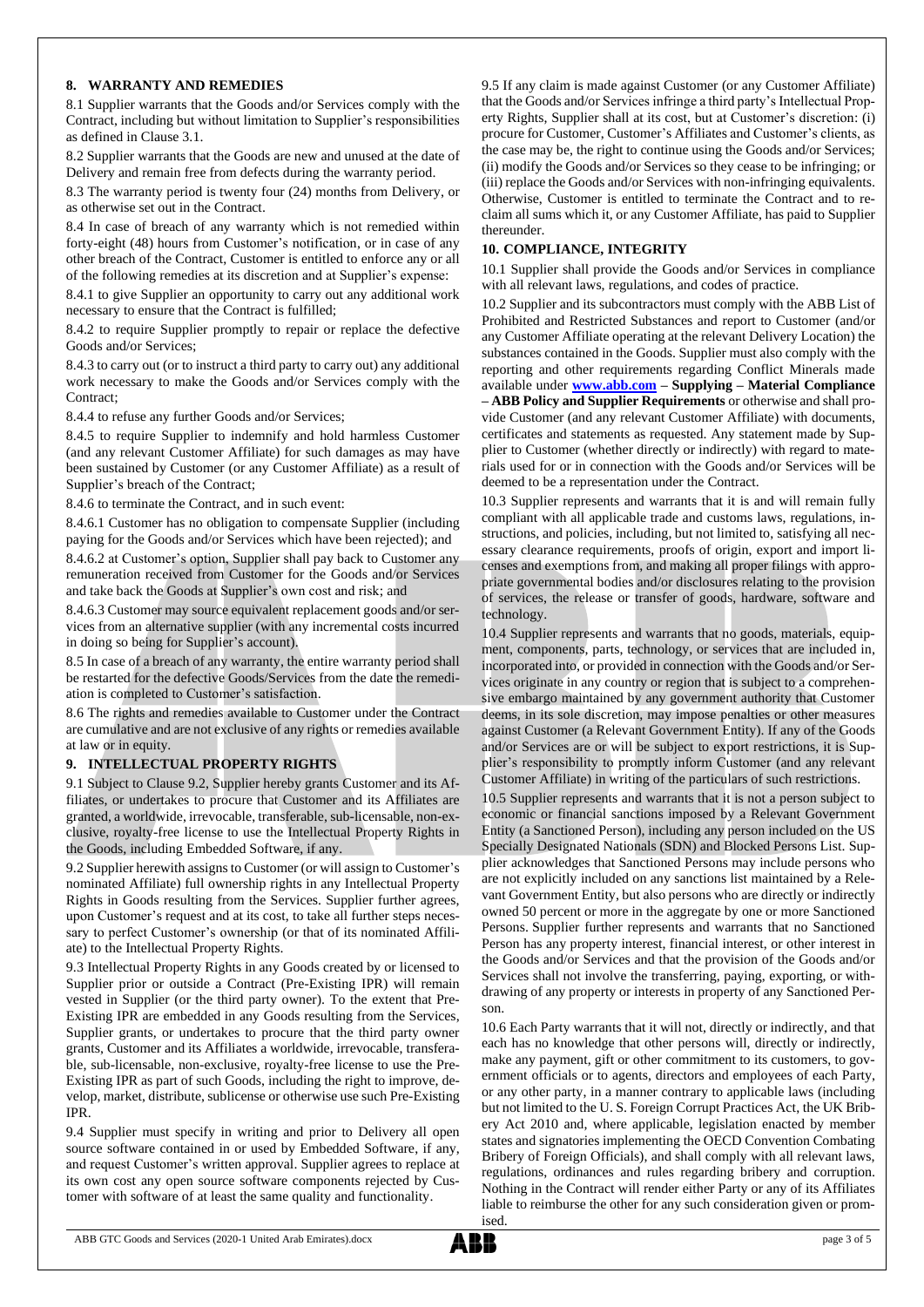10.7 Supplier herewith acknowledges and confirms that Supplier has received a copy of ABB's Code of Conduct and ABB's Supplier Code of Conduct or has been provided information on how to access both ABB Codes of Conduct online under **[www.abb.com/Integrity](http://www.abb.com/Integrity)**. Supplier agrees to perform its contractual obligations in accordance with both ABB Codes of Conduct.

10.8 ABB has established reporting channels where Supplier and its employees may report suspected violations of applicable laws, policies or standards of conduct (Web portal: **[www.abb.com/Integrity](http://www.abb.com/Integrity) – Reporting Channels**; contact details specified on this Web portal), and Supplier shall ensure that such reporting channels are used to report any suspected violations.

10.9 Any violation of an obligation contained in this Clause 10 is a material breach of the Contract and entitles the other Party to terminate the Contract with immediate effect and without prejudice to any further rights or remedies available thereunder or at law. Notwithstanding anything to the contrary in the Contract, Supplier shall, without any limitations, indemnify and hold harmless Customer (and any affected Customer Affiliate) for all liabilities, damages, cost or expenses incurred as a result of any such violation and/or termination of the Contract, or arising from export restrictions concealed by Supplier.

## **11. CONFIDENTIALITY, DATA SECURITY, DATA PROTECTION**

11.1 Supplier shall keep in strict confidence all Customer Data and any other information concerning Customer's or its Affiliates' business, their products and/or their technologies which Supplier obtains in connection with the Goods and/or Services to be provided (whether before or after acceptance of the Contract). Supplier shall restrict disclosure of such confidential material to such of its employees, agents or subcontractors or other third parties as need to know the same for the purpose of the provision of the Goods and/or Services to Customer. Supplier shall ensure that such employees, agents, subcontractors or other third parties are subject to and comply with the same obligations of confidentiality as applicable to Supplier and will be liable for any unauthorized disclosures.

11.2 Supplier shall apply appropriate safeguards, adequate to the type of Customer Data to be protected, against the unauthorised access or disclosure of Customer Data and protect such Customer Data in accordance with the generally accepted standards of protection in the related industry, or in the same manner and to the same degree that it protects its own confidential and proprietary information – whichever standard is higher. Supplier may disclose confidential information to Permitted Additional Recipients (which means Supplier's authorised representatives, including auditors, legal counsel, consultants and advisors) provided always that: (i) such information is disclosed on a strict need-toknow basis; and (ii) such Permitted Additional Recipients sign with Supplier a confidentiality agreement with terms substantially similar hereto or, where applicable, are required to comply with codes of professional conduct ensuring confidentiality of such information. Supplier shall comply with, and ensure that the Permitted Additional Recipients comply with, any security procedure, policy or standard provided to Supplier by Customer or any of its Affiliates from time to time, and in particular with the ABB Cyber Security Requirements for Suppliers as made available under **[www.abb.com/Supplying/Cybersecu](http://www.abb.com/Supplying/Cybersecurity)[rity](http://www.abb.com/Supplying/Cybersecurity)**, or as otherwise set out in the Contract.

11.3 Supplier must not: (i) use Customer Data for any other purposes than for providing the Goods and/or Services; or (ii) reproduce the Customer Data in whole or in part in any form except as may be required by the Contract; or (iii) disclose Customer Data to any third party, except to Permitted Additional Recipients or with the prior written consent of Customer.

11.4 Supplier shall install and update at its own cost adequate virus protection software and operating system security patches for all computers and software utilized in connection with providing the Goods and/or Services.

11.5 Supplier shall inform Customer (and any affected Customer Affiliate) without delay about suspicion of breaches of data security or other serious incidents or irregularities regarding any Customer Data.

11.6 Supplier agrees that Customer (and any affected Customer Affiliate) may provide any information received from Supplier to other Affiliates of Customer and to third parties.

## 11.7 **Protection of Personal Data**

11.7.1 If Customer discloses Personal Data to Supplier, Supplier shall comply with all applicable data protection laws and regulations.

11.7.2 Supplier shall apply appropriate physical, technical and organizational measures to ensure a level of security of Personal Data appropriate to the respective risk and the ability to ensure the ongoing confidentiality, integrity, availability and resilience of processing systems and services.

11.7.3 Supplier agrees that it will not withhold or delay its consent to any changes to this Clause 11 which in Customer's or its Affiliates' reasonable opinion are required to be made in order to comply with applicable data protection laws and regulations and/or with guidelines and advice from any competent supervisory authority, and agrees to implement any such changes at no additional cost to Customer.

11.7.4 Supplier acknowledges that the processing of Personal Data in accordance with the Contract may require the conclusion of additional data processing or data protection agreements with Customer or its Affiliates. To the extent such additional agreements are not initially concluded as part of the Contract, Supplier, its relevant Affiliates or subcontractors shall upon Customer's request promptly enter into any such agreement(s), as designated by Customer and as required by mandatory law or a competent data protection or other competent authority.

## **12. LIABILITY AND INDEMNITY**

12.1 Without prejudice to applicable mandatory law, Supplier shall, without any limitations, indemnify and hold harmless Customer, and any affected Customer Affiliate, for all liabilities, damages, cost, losses or expenses incurred by Customer (or such Customer Affiliate) as a result of Supplier's breach of the Contract. Supplier shall, without any limitations, indemnify and hold harmless Customer and each relevant Customer Affiliate for any claim made by a third party against Customer (or such Customer Affiliate) in connection with the Goods and/or Services, including but without limitation to claims that such Goods and/or Services infringe a third party's Intellectual Property Rights. Upon Customer's request Supplier shall defend Customer (or any relevant Customer Affiliate) against any third party claims.

12.2 Supplier is responsible for the control and management of all of its employees, suppliers and/or subcontractors, and it is responsible for their acts or omissions as if they were the acts or omissions of Supplier.

12.3 Supplier shall maintain in force, and upon request provide evidence of, adequate liability insurance and statutory worker's compensation/employer's liability insurance with reputable and financially sound insurers, which however will not relieve Supplier from any liability towards Customer (or any Customer Affiliate). The insured amount cannot be considered as limitation of liability.

12.4 Customer reserves the right to set off any claims under a Contract against any amounts owed to Supplier.

## **13. TERMINATION**

13.1 Customer may terminate the Contract for convenience in whole or in part by giving Supplier thirty (30) calendar days written notice without the need to obtain a court order or arbitration award.

. In such event Customer shall pay to Supplier the value of the delivered but unpaid Goods and/or Services (provided that such Goods and/or Services otherwise comply with the Contract) and proven direct costs reasonably incurred by Supplier for undelivered Goods and/or Services, however in no event more than the price for the Goods and/or Services agreed under the Contract. No further compensation will be due to Supplier.

13.2 In the event of Supplier's breach of the Contract, Customer is entitled to terminate the Contract in accordance with Clause 8.4.

13.3 Customer may terminate the Contract with immediate effect by notice in writing in the event that: (i) an interim order is applied for or made, or a voluntary arrangement approved, or a petition for a bankruptcy order is presented or a bankruptcy order is made against Supplier; or (ii) any circumstances arise which entitle the court or a creditor